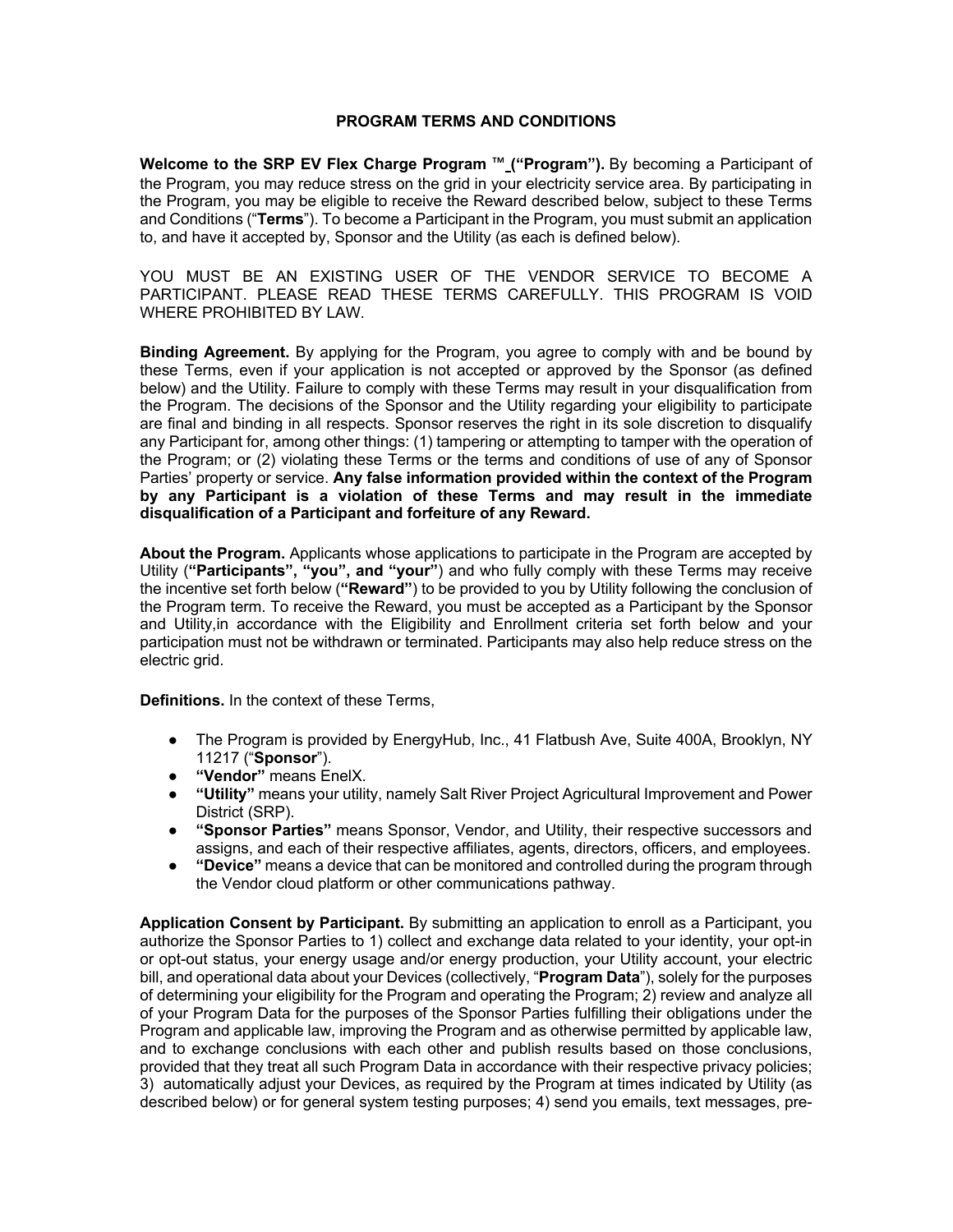recorded messages and other notifications related to the Program, or other similar programs, including about your enrollment status and Program-related adjustments to your Devices; 5) send you emails, text messages, pre-recorded messages and other notifications related to surveys about the Program and to share your responses to such surveys among themselves; 6) summarize the results of the Program in publicly-available studies, provided that any Program Data included in such studies will be anonymous such that you are not individually identifiable.

You understand and agree that the Program is not being funded by Vendor. You hereby agree that Vendor shall have no liability whatsoever from Sponsor's or Utility's failure to deliver any of the incentives offered in connection with the Program, and hereby forever release and disclaim, on behalf of yourself, your heirs and assigns, Vendor from any and all claims you may have against it, its employees, officers and directors arising out of or in connection with Sponsor's or Utility's failure to deliver such incentives.

**Eligibility and Enrollment.** You may apply to become a Participant and participate in the Program if you meet the following eligibility criteria and do the following:

- You must be at least 18 years of age;
- You are an existing customer of Utility
- You must have one or more Devices that are compatible with and connected to the Vendor platform ("Service") and compatible with the Program design;
- You maintain an active account in good standing on the Service and a continuous connection between your enrolled Devices and the Service;
- You assist Sponsor Parties' support personnel in troubleshooting and resolving connectivity, firmware and other Device-related issues.

**Program Period.** The Program will run for the period set forth below (the "**Program Period**"). You may be automatically re-enrolled in subsequent Program Periods at Sponsor's discretion, subject to the then-current Terms for the Program.

**Program Description.** Participant agrees to allow Program Parties to control the Participant's Devices during the Program Period. Such adjustments are referred to as "**Adjustment Events**." Adjustment Events may change device mode, or other settings, as applicable. For certain types of services offered by the Sponsor Parties, an Adjustment Event may occur even if the Device is in any kind of hold mode at the start of the Adjustment Event. Participant may opt out of an Adjustment Event at any time directly by adjusting his/her/their device.

**How To Apply.** You can apply to participate in the Program through your Vendor account or at the Program enrollment website specified below. Sponsor and Utility may accept or reject your application in their sole discretion.

**How To Withdraw.** Once you are accepted as a Participant in the Program, you may withdraw by emailing the Sponsor contact address specified below. Withdrawal will not affect the other services provided by the Sponsor Parties to you. By withdrawing, you may render yourself ineligible to receive the Reward, participate in the Program in the future, or participate in other programs offered by Sponsor or Vendor.

**Program Termination.** Sponsor's ability to offer the Program is contingent on receiving certain approvals and acceptances from Utility. If such approvals and acceptances are withheld or withdrawn, or if the Program is declared unlawful, the Program will be terminated along with the Reward. In the event of such termination, Sponsor will provide notice at www.energyhub.com.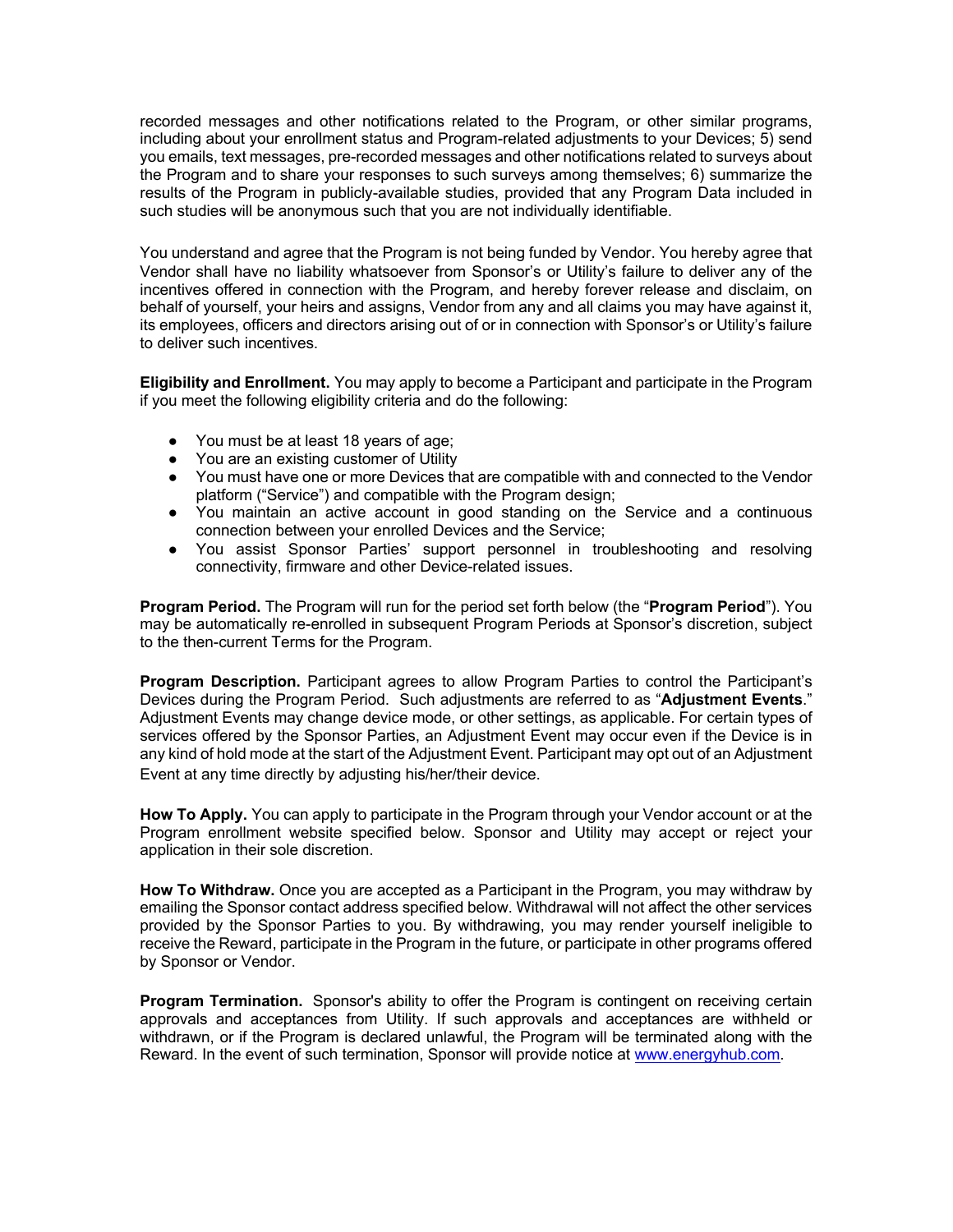**Disqualification**. Sponsor may terminate your participation in the Program and Reward at any time and without liability upon notice to you via email if you violate these Terms or applicable law, if you do not comply with any reasonable request from a Sponsor Party in connection with this Program, if your Utility declares you ineligible for the Program, if your account with Vendor is no longer in good standing, or if you do not maintain a continuous connection between your enrolled Device(s) and the Service. If you enroll in a conflicting energy program through Sponsor Parties, Sponsor may terminate your participation in the Program without liability and without notice.

**Privacy Notice.** By participating in the Program, you agree that the Sponsor Parties may collect your personal information or data and that if they cannot collect the required information or data, you may not be eligible to participate in the Program. Sponsor Parties will protect your personal information and usage data consistent with these Terms and each company's then-current privacy policy. Sponsor's privacy policy is located at: http://www.energyhub.com/privacy-policy.

**Changes in Your Electricity Costs.** Sponsor Parties are not responsible for any changes in your electricity costs during the Program.

**Information.** You represent and warrant to Sponsor that the information you provide to Sponsor while applying for and during the course of the Program is accurate and complete, and you agree to promptly notify Sponsor if any information you provided during your application for the Program has changed.

**General Conditions.** This Program is governed by the laws of the State of New York without regard to its applicable principles of conflicts of law. The Sponsor's failure to enforce any term of these Terms shall not constitute a waiver of that provision. THE SPONSOR PARTIES ARE NOT RESPONSIBLE OR LIABLE FOR ANY INCORRECT OR INACCURATE PROGRAM APPLICATION INFORMATION, AND ASSUME NO RESPONSIBILITY FOR (I) TYPOGRAPHICAL OR OTHER ERRORS IN THE PRINTING OF THE PROGRAM MATERIALS OR THE OFFERING OR ANNOUNCEMENT OF ANY REWARD, (II) ANY ERROR, OMISSION, INTERRUPTION, DEFECT OR DELAY IN OPERATION OR TRANSMISSION AT ANY WEBSITE, (III) FAILURE OF ANY APPLICATION TO BE RECEIVED BY SPONSOR DUE TO TECHNICAL PROBLEMS, TELEPHONE SERVICE PROBLEMS, PRINTING ERRORS, HUMAN ERROR OR TRAFFIC CONGESTION ON THE INTERNET OR AT ANY WEBSITE, (IV) COMMUNICATIONS LINE, HARDWARE AND/OR SOFTWARE FAILURES, (V) DAMAGE TO ANY COMPUTER OR DEVICE (SOFTWARE OR HARDWARE) RESULTING FROM PARTICIPATION IN THE PROGRAM, (VI) THEFT OR DESTRUCTION OF, TAMPERING WITH, UNAUTHORIZED ACCESS TO, OR ALTERATION OF APPLICATIONS AND/OR PROGRAM APPLICATION INFORMATION, OR (VII) APPLICATIONS WHICH ARE LATE OR LOST, OR (VIII) ANY LOSS OF INCOME DUE TO DEVICE CONTROL. PARTICIPANT ASSUMES ALL RISK OF PARTICIPATION IN THE PROGRAM. TO THE MAXIMUM EXTENT PERMITTED BY LAW, YOU INDEMNIFY AND AGREE TO KEEP THE SPONSOR PARTIES INDEMNIFIED AT ALL TIMES FROM AND AGAINST ANY LIABILITY, CLAIMS, DEMANDS, LOSSES, DAMAGES, COSTS AND EXPENSES THAT ARISE FROM OR ARE RELATED TO ANY ACT, DEFAULT OR OMISSION BY YOU AND/OR A BREACH OF ANY WARRANTY BY YOU AND/OR TO ANY ACT, DEFAULT OR OMISSION BY YOU UNDER THESE TERMS. TO THE MAXIMUM EXTENT PERMITTED BY LAW, YOU AGREE TO HOLD THE SPONSOR PARTIES HARMLESS FROM ANY INJURY OR DAMAGE CAUSED OR CLAIMED TO BE CAUSED BY PARTICIPATION IN THE PROGRAM AND/OR USE OR ACCEPTANCE OF ANY REWARD OTHER THAN FOR: (1) DEATH OR PERSONAL INJURY ARISING AS A RESULT OF SPONSOR'S NEGLIGENCE OR BREACH OF CONTRACT; OR (2) THE SPONSOR PARTIES' FRAUDULENT MISREPRESENTATION OR DELIBERATE BREACH OF CONTRACT. THE SPONSOR PARTIES HAVE NO LIABILITY TO ANY PARTICIPANT FOR ANY LOSS, DAMAGE, COSTS OR EXPENSE INCURRED AS A RESULT OF OR IN CONNECTION WITH A PARTICIPANT'S PARTICIPATION IN THE PROGRAM. If any provision of these Terms is held to be invalid or unenforceable, all remaining provisions of these Terms will remain in full force and effect. These Terms will be binding on Sponsor and its successors and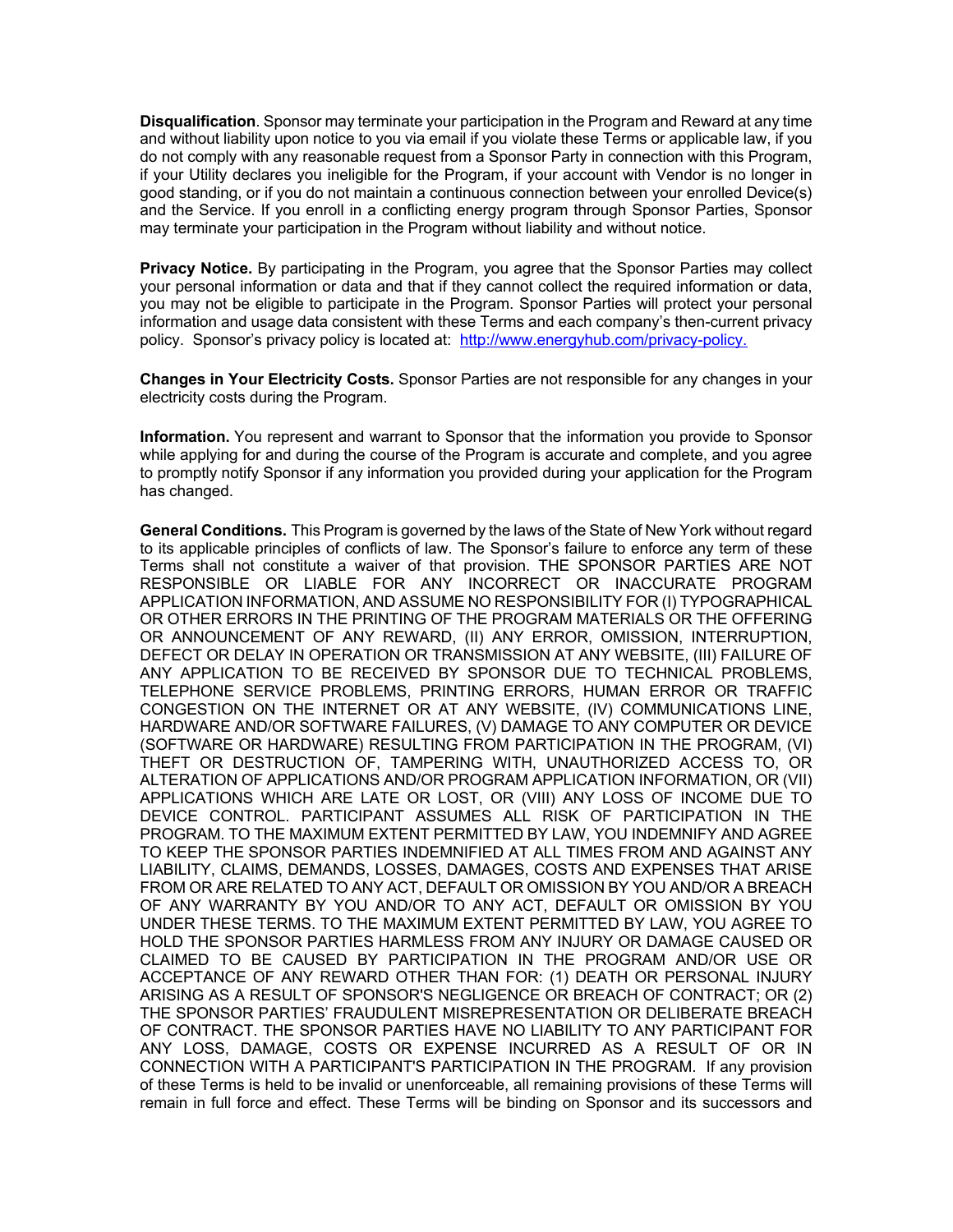assigns, and Participant. Participant may not assign these Terms without the written consent of Sponsor whereas Sponsor may assign these Terms to any third party. The Sponsor Parties are not responsible for the policies, actions, or inactions of others that might prevent the Participant from entering, participating, or claiming a Reward.

These Terms constitute the entire agreement between Sponsor and a Participant relating to the subject matter hereof and supersede all other such prior or contemporaneous oral and written agreements and understandings.

**Arbitration.** If you and the Sponsor do not resolve any dispute by informal negotiation, any other effort to resolve the dispute will be conducted exclusively by binding individual arbitration governed by the Federal Arbitration Act ("FAA"). You are giving up the right to litigate (or participate in as a party or class member) all disputes in court before a judge or jury. Instead, all disputes will be resolved on an individual basis before a neutral arbitrator, whose decision will be final except for a limited right of appeal under the FAA. Any court with jurisdiction over the parties may enforce the arbitrator's award.

**No Class Action Procedure.** Notwithstanding any of the foregoing or any other provision of these Terms, class arbitration is not permitted under any circumstance. You and the Sponsor, and the Utility agree that, by entering into these Terms, THE PARTIES MAY BRING CLAIMS AGAINST THE OTHERS ONLY IN THEIR RESPECTIVE INDIVIDUAL CAPACITY, and not as a plaintiff or class member in any purported class or representative proceeding. Further, you agree that the arbitrator may not consolidate proceedings or more than one person's claims, and may not otherwise preside over any form of a representative or class proceeding. Although the nonavailability of any form of representative or class proceeding is clear from these Terms, should any dispute arise regarding or relating to the existence, validity, enforceability, or interpretation of the Arbitration and No Class Action procedure provisions above, the state or the federal court located in Maricopa County, Arizona shall have the sole and exclusive jurisdiction to hear and determine the issue.

**Changes to the Terms.** Sponsor may modify these Terms at any time. We will notify you by email at the most current email address we have on record for you when we make any material changes to these Terms, and the effective date of the modified Terms, which will be after the date of our notice to you. Your continued participation in the Program thereafter signifies your acceptance to such modified Terms. The modified Terms will apply only to disputes that arise after the effective date of such modified Terms. We will also post the most current version of the Terms on our website specified below and encourage you to check this site frequently.

**Acceptance of Agreement.** The use of an electronic signature process to accept and sign these Terms, including your indication of acceptance of these Terms by a click-through or click-wrap process presented on Vendor's website, shall constitute effective execution and delivery of these Terms, and shall form a binding contract between you and the Sponsor.

## **Additional Program Details.**

Utility Program website address: http://www. chargingrewards.com/srp-evse

● Enrollment Incentive: \$200 per device (limit of 2 devices per household). Plus, a \$50 annual incentive for each additional year enrolled for the duration of the Program Period. Incentives paid by bill credit within 2 billing cycles after the participant is approved for the program.

The Program application for enrollment is available at the following website address: http://www.chargingrewards.com/srp-evse

● Utility contact information: 602-236-2951 and support@srpconnectedhome.com